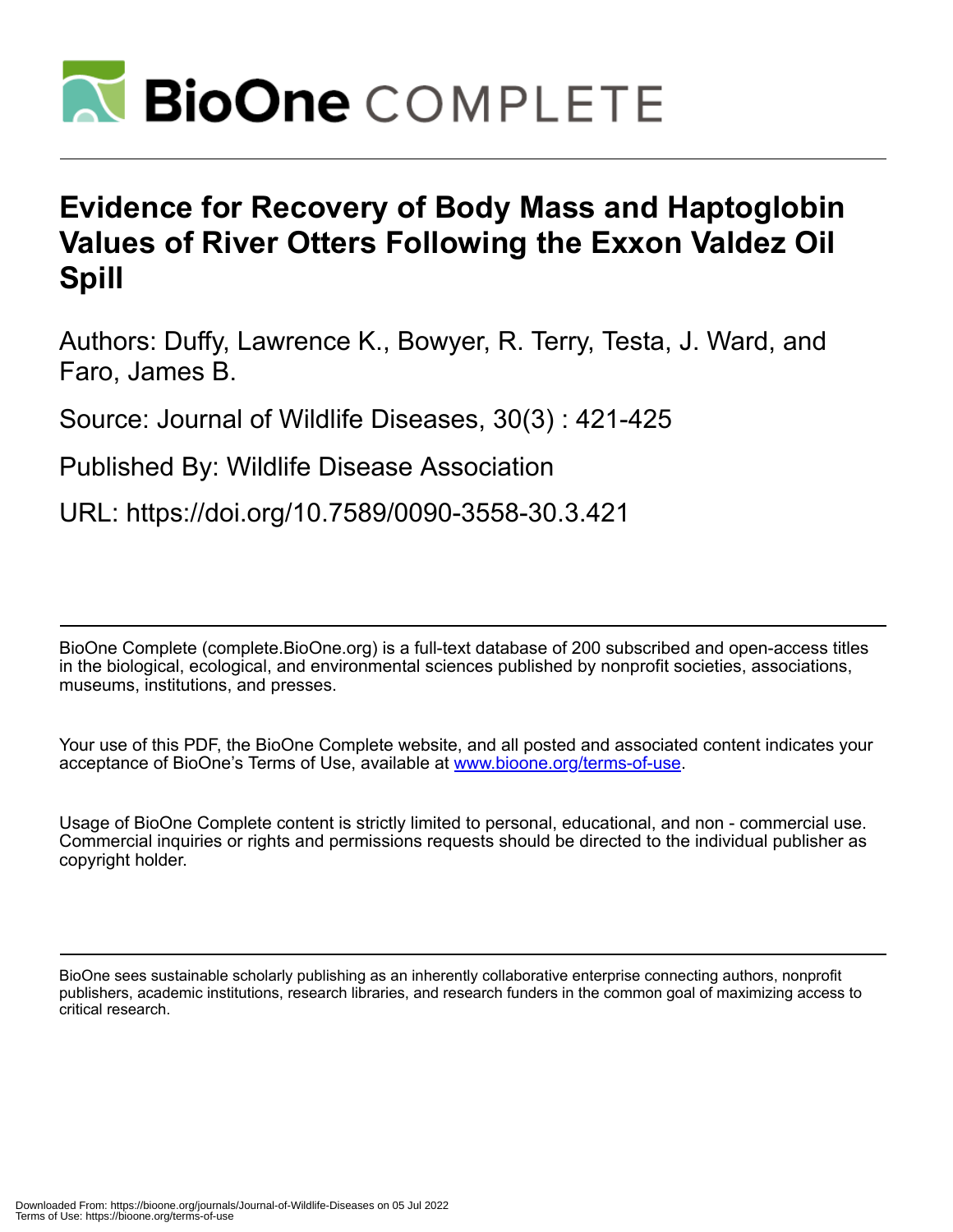## **Evidence for Recovery of Body Mass and Haptoglobin Values of River Otters Following the Exxon Valdez Oil Spill**

Lawrence K. Duffy,' R. Terry Bowyer,' J. Ward Testa,<sup>2</sup> and James B. Faro,<sup>3</sup> ' Institute of Arctic Biology, University of Alaska Fairbanks, Fairbanks, Alaska 99775, USA; <sup>2</sup> Institute of Marine Science, University of Alaska Fairbanks, Fairbanks, Alaska 99775, USA; <sup>3</sup> Alaska Department of Fish and Game, 34828 Kalaforinski Beach Road, Suite B, Soldotna, Alaska 99669, USA

**ABSTRACT:** Levels of blood haptoglobin (Hp) and interleukin-6 immunoreactive protein (IL-6 ir) were significantly elevated in river otters *(Lutra canadensis)* inhabiting oiled areas of Prince William Sound, Alaska (USA) following the Exxon Valdez oil spill in 1989. By May and June 1992, however, such differences were not apparent. Mean body mass of otters, adjusted for sex, age-class, and total length with analysis of covariance, differed between oiled and non oiled areas from 1990 to 1992, but were nearly identical by May and June 1992. We propose that river otters may be recovering from chronic effects that we observed in 1990 and 1991 following the 1989 Exxon Valdez oil spill, but further research is necessary to test this hypothesis.

Key words: Haptoglobin, interleukin-6, oil spill, river otter, *Lutra canadensis,* body mass, hydrocarbons, Exxon Valdez, Prince William Sound, Alaska.

Extensive sections of shoreline in Prince William Sound, Alaska (USA) were contaminated by oil spilled from the tanker Exxon Valdez in late March 1989. Riven otters *(Lutra canadensis)* are sensitive to hydrocarbon pollution in the marine eco system (Duffy et a!., 1993), in part because of their diet of subtidal and intertidal fishes and molluscs (Larsen, 1984). Indeed, damage from hydrocarbon accumulation in mussels and damaged populations of fish in oiled areas of Prince William Sound have been noted (S. C. Jewett, pers. comm.). Otters also may be exposed to crude oil from grooming their pelage (Duffy et al., 1993). We reported increases in blood haptoglobin  $(Hp)$  and lower body mass among riven otters associated with oiled areas of Prince William Sound in 1990 (Duffy et al., 1993), and elevated Hp, and interleukin-6 immunoreactive protein (IL-6 in) for otters living in oiled areas in 1991 (Duffy et al., 1994). We reasoned that if the elevated levels of Hp and IL-6 in and the reduction in body mass were evidence of chronic, oil-related effects on the health of river otters, differences in blood values and mass-length relations should decline as the oil available decreased. Moreover, otters in oiled areas were living in close proximity to mussel beds *(Mytilus edulis)* where oil was known to be trapped in substrates, which may provide a source of continued oil contamination. Our objective was to determine if physiological and morphological differences previously detected in river otters (Duffy et al., 1993, 1994) would occur among various sex and age classes from oiled and nonoiled areas, and to test whether such differences could be detected across broad areas of Prince William Sound.

In May to September 1991 and May to June 1992, river otters were captured with Hancock live traps (Hancock Trap Co., Buffalo Gap, South Dakota, USA), with closed dimensions of 95 cm by 59 cm by 40 cm, from areas throughout Prince William Sound (Fig. 1) that either received heavy oiling or were not oiled by the Exxon Valdez spill in March 1989. Site selection was based on Alaska Department of Environmental Conservation maps, using procedures described by Duffy et al. (1993). River otters were immobilized with ketamine hydrochloride (11 mg/kg estimated body mass; Sigma, St. Louis, Missouri, USA), transported to a ship, weighed, measured, and had a blood sample drawn from their jugular vein; otters were released near their site of capture as soon as they fully recovered. Sex and age-class (adult, juvenile, pup) of each animal was determined by using the procedures of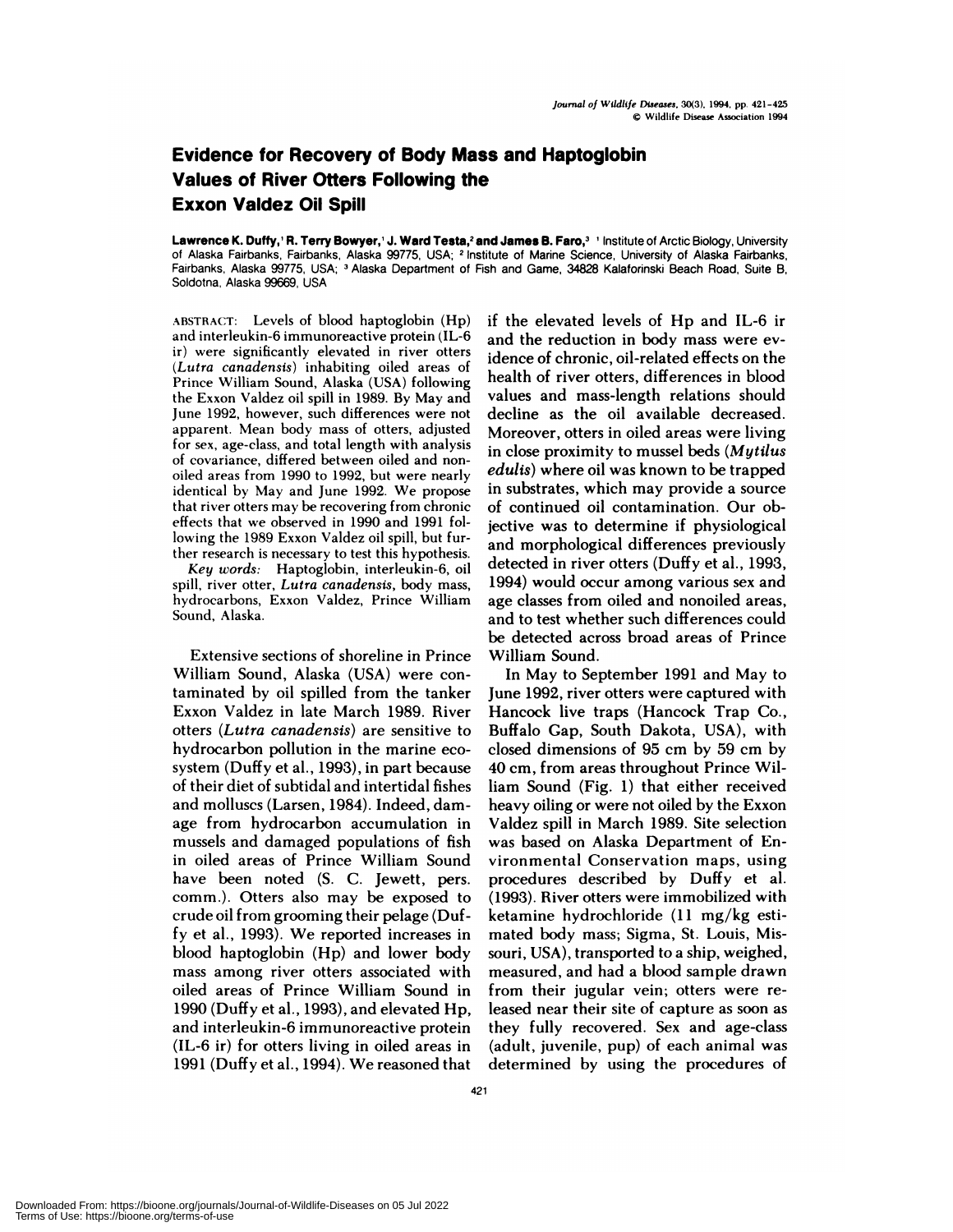

FIGURE 1. Prince William Sound, Alaska, showing oiled and nonoiled areas where we live-captured river otters (darkened areas) from 1990 to 1992.

Duffy et al. (1993). All methods used in this research were approved by an independent Animal Care and Use Committee at the University of Alaska Fairbanks, Fairbanks, Alaska.

Blood samples collected in the field were stored in vacutainers, and sera were separated later by low-speed centrifugation. Gel electrophonesis of Hp was performed by the methods of Duffy et al. (1993). IL-6 ir was measured using immunochemical assay (Quantakine Elisa, R & D, Inc., Minneapolis, Minnesota, USA) following the methods of Duffy et al. (1994).

We used analysis of covariance (AN-COVA), with body mass as the dependent variable, and oiling as a treatment effect, with age-class, sex, and total length as co-

variates (Dixon, 1985). This approach re duces error variability and allows pooling of samples to examine changes in adjusted body mass of otters (Neten et a!., 1985); we met assumptions of homogeneous slopes.

When effects of sex, age-class, and total length (Table 1) were adjusted with a onetailed ANCOVA, otters from oiled areas had significantly lower body mass than otters inhabiting nonoiled areas  $(F = 3.15,$  $P = 0.04$ ). Nonetheless an apparent trend of increasing body mass through time oc curred for otters living in areas exposed to crude oil, whereas mass of otters on non oiled areas declined from 1990 to 1991, and then stabilized from 1991 to 1992 (Fig. 2). Variability in body mass of otters inhabiting oiled areas also increased with time (Fig. 2). Because there were no pre-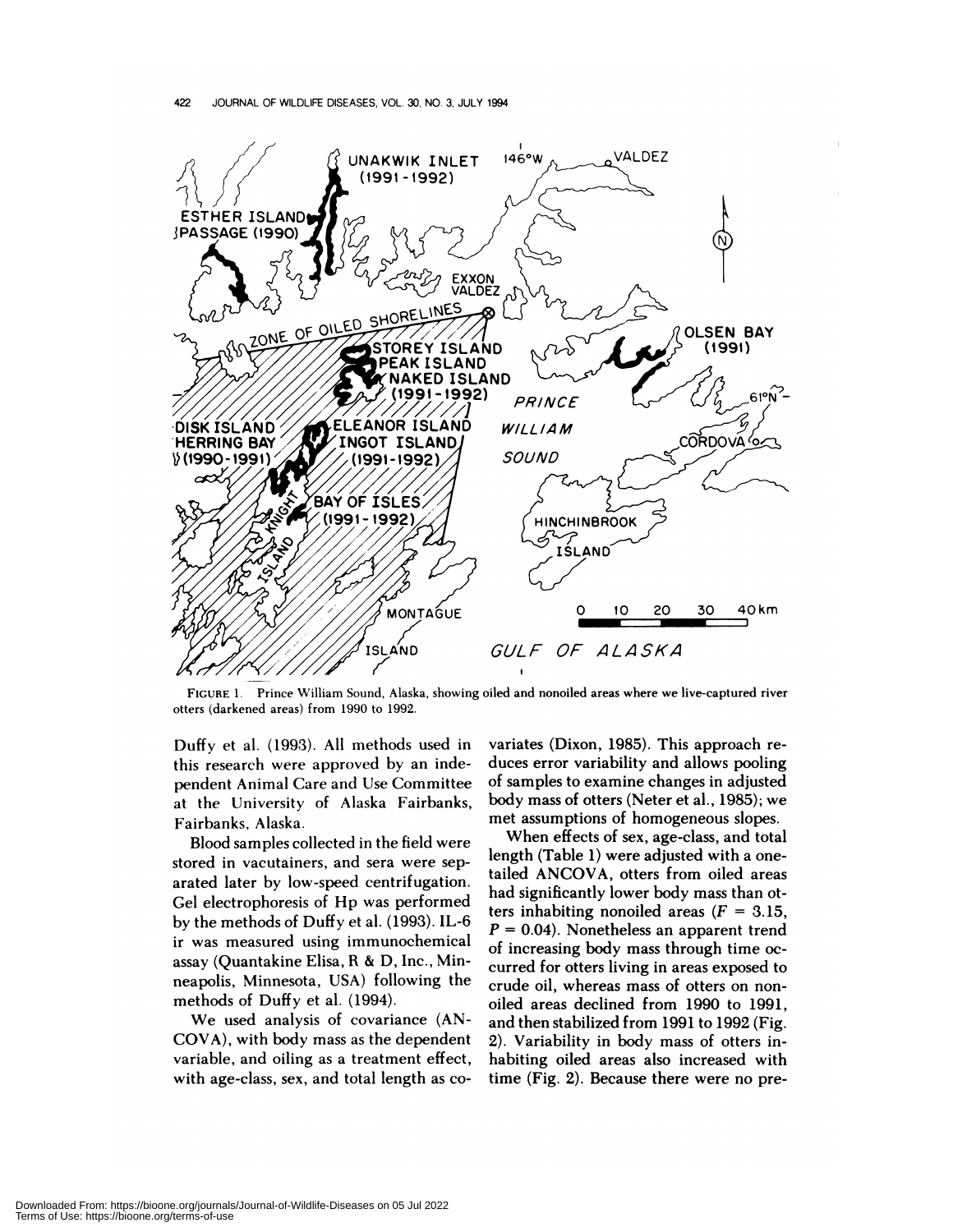| Otter sex<br>and age class<br>by area | 1991                  |                            |                               | 1992           |                            |                               |
|---------------------------------------|-----------------------|----------------------------|-------------------------------|----------------|----------------------------|-------------------------------|
|                                       | <b>Sample</b><br>size | Body mass<br>mean $\pm$ SD | Total length<br>mean $\pm$ SD | Sample<br>size | Body mass<br>mean $\pm$ SD | Total length<br>mean $\pm$ SD |
| Oiled areas                           |                       |                            |                               |                |                            |                               |
| Adult male                            | 3                     | $9.0 \pm 0.5$              | $119.7 \pm 3.0$               | 9              | $9.3 \pm 0.8$              | $119.7 \pm 2.5$               |
| Pup male                              |                       | 4.5                        | 92.2                          | $\bf{0}$       |                            |                               |
| Adult female                          | 6                     | $7.9 \pm 0.6$              | $113.9 \pm 5.3$               |                | 8.9                        | 114.6                         |
| Pup female                            | 2                     | 3.8                        | $87.2 \pm 3.3$                | $\Omega$       |                            |                               |
| Nonoiled areas                        |                       |                            |                               |                |                            |                               |
| Adult male                            | 2                     | $9.4 \pm 1.4$              | $119.2 \pm 3.8$               |                | 10.0                       | 122.0                         |
| Adult female                          | 6                     | $8.4 \pm 0.9$              | $117.3 \pm 3.9$               |                | 7.1                        | 106.1                         |
| Yearling female                       | $\mathbf{2}$          | 6.8                        | $112.0 \pm 2.8$               | $\bf{0}$       |                            |                               |
| Pup female                            |                       | 2.4                        | 67.2                          | 0              |                            |                               |

**TABLE** 1. Body mass (kg) and total length (cm) of river otters from oiled and nonoiled areas of Prince William Sound, Alaska.

No yearling males were collected; no yearling females were collected in oiled areas and no male pups were collected in nonoiled areas

400

spill data for otters in Prince William Sound, we are unsure whether weight gains in oiled otters to levels observed for non oiled ones in 1991 and 1992 represent re covery. Body mass for oiled otters in 1992 still was below that observed for nonoiled otters in 1990 (Fig. 2). Likewise, caution should be used in suggesting complete re covery has occurred because of small sam ple sizes on nonoiled areas in 1992 (Fig. 2). Another interpretation is that otters living within the area of the spill and exhibiting lower body mass and elevated levels



of Hp and IL-6 ir may have succumbed to the effects of oil and no longer were available for us to capture. Indeed, Duffy et al. (1994) reported that river otters abandoned latrine sites about three times more often on oiled than nonoiled areas of Prince William Sound; thus the otter population on oiled areas may have declined. Kruuk et al. (1989) demonstrated a strong positive relationship between number of resident females and number of active holts (latrine sites) for European otters *(Lutra lutra).*



**FIGURE** 2. Yearly trends in mean body mass of river otters from oiled and nonoiled areas adjusted for sex, age-class (pup, juvenile, adult), and total length using a one-tailed analysis of covariance (ANCOVA), Prince William Sound, Alaska. Data for 1990 are from Duffy et al. (1993). Bars are SE.

FIGURE 3. Yearly trends in blood haptoglobin for river otters from oiled and nonoiled areas of Prince William Sound, Alaska. **Data for** 1990 are from Duffy et al. (1993), and data for 1991 are from Duffy et al. (1994). Bars are SE.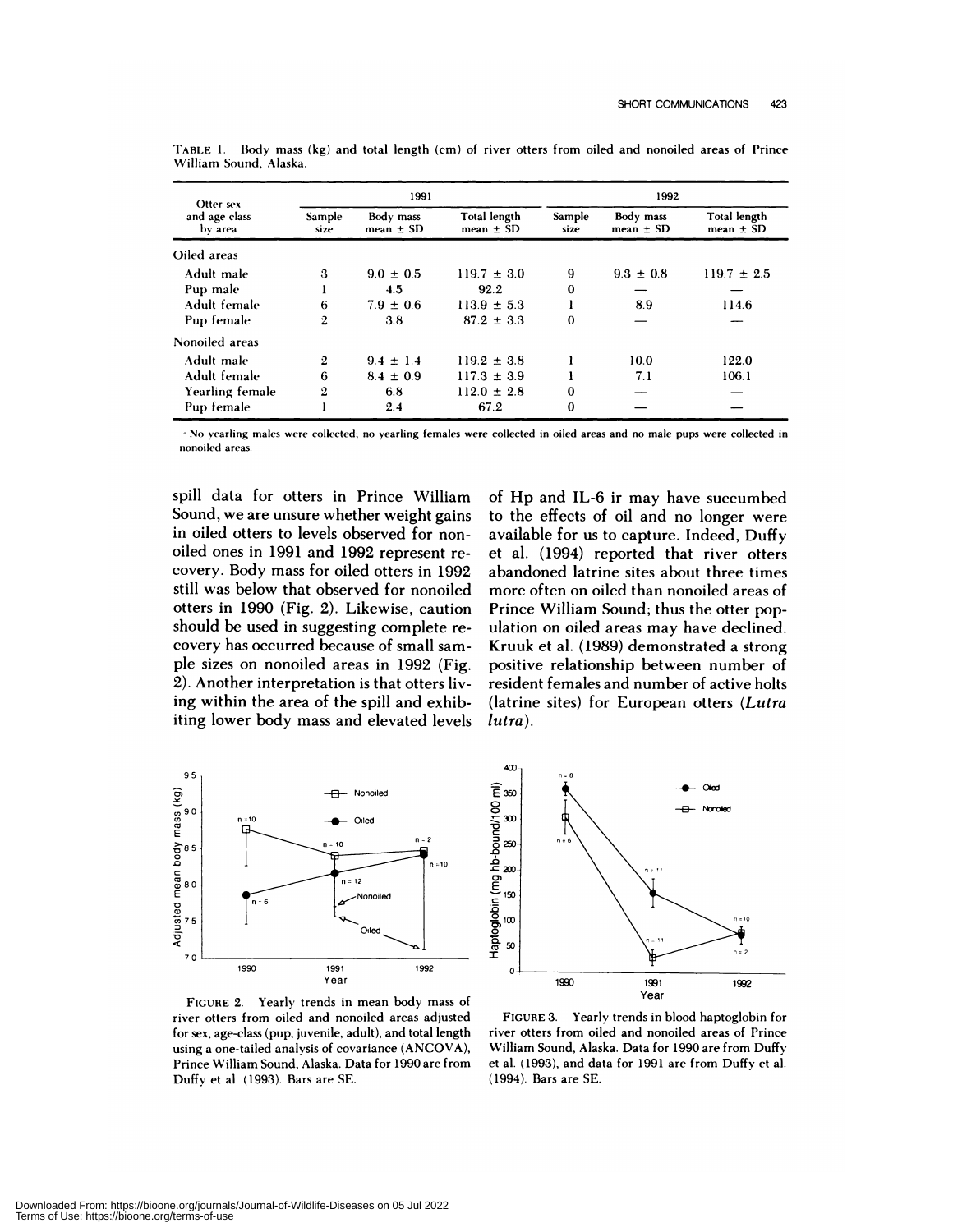In 1991, we were able to predict  $(>86%)$ whether otters inhabited oiled or nonoiled areas of Prince William Sound based on only three blood values: Hp, IL-6 ir, and aspartate aminotransfenase (ASAT) ; sex and age-class failed to improve the fit of this logistic model (Duffy et al., 1994). Mean  $(\pm$ SE) levels of IL-6 ir in 1991 for otters were  $48.3 \pm 13.8$  pg/ml  $(n = 11)$  on oiled areas and  $17.3 \pm 11.3$  pg/ml  $(n = 11)$  on nonoiled sites (Duffy et a!., 1994). In 1992, IL-6 ir was below detectable levels for otters inhabiting both oiled  $(n = 10)$  and nonoiled *(n* <sup>=</sup> 2) shorelines. Likewise, Hp values nearly were identical for otters inhabiting oiled and nonoiled areas in 1992 (Fig. 3).

Haptoglobin is an acute-phase response protein that is induced by IL-6 following tissue injury from hydrocarbons (Heinnich et al., 1990). In 1991, we noted increases in ASAT, which was positively correlated with blood levels of aspartate aminotransferase (ALAT) and creatine kinase (Duffy et al., 1994). Similarly, cell damage has caused elevated levels of ALAT in mink *(Mustela vison)* (Edqvist et al., 1992). We initially thought that high levels of haptoglobin in nonoiled otters that occurred in  $1990$  (Duffy et al., 1993) might have resulted from sampling otters during their mating season (Duffy et al., 1994); this seems unlikely because data from 1992 were collected at a similar time to those gathered in 1990. Another possibility is that fish contaminated by crude oil migrated the 40 km to our nonoiled study site, where they were eaten by otters. Sand lances *(Ammodytes hexapterus),* which are preyed upon by otters (Bowyer et a!., 1994), are an example of such a migratory fish. We previously cautioned that interactions with environmental factors may cause variation in Hp values (Duffy et al., 1994). Whatever the cause of this variation for otters on nonoiled areas, there was an apparent reduction in both Hp (Fig. 3) and IL-6 ir values for otters from nonoiled sites in 1992.

Riven otters were present in areas with

mussel beds that still possessed substantial amounts of crude oil in 1992 (M. Babcock, pers. comm.). Although otters consume mussels, blood of otters in 1992 did not have elevated levels of Hp and IL-6 in observed in previous years. This raises questions about the importance of mussel beds as a source of oil contamination for otters in 1990 and 1991 when haptoglobin and IL-6 ir values were significantly highen than on nonoiled areas (Duffy et al., 1993, 1994).

Based on our data, river otters had lower body mass (Fig. 2) and elevated levels of Hp and IL-6 in two years after the Exxon Valdez oil spill and following a major effort to clean oil from Prince William Sound. Such chronic effects were unexpected, and we believe that research should focus on longer-term consequences of oil spills. The apparent recovery of otters observed in 1992 is encouraging, but more data are required to conclude that there are no lingering effects from the oil spill.

We are indebted to A. Porchet for technical assistance in the laboratory, and to J. Blake, B. Ballochey, and A. Reban for helpful discussions. We thank the many students at the University of Alaska Fairbanks who assisted with field work, as well as the biologists and technicians with the Alaska Department of Fish and Game who as sisted us.

## **LITERATURE CITED**

- BOWYER, **R. T.,** J. **W.** TESTA, J. **B. FARO, C. C. SCHWARTZ, AND** J. **B. BRowNING.** 1994. Changes in diets of river otter in Prince William Sound, Alaska: Effects of the Exxon Valdez oil spill. **Canadian Journal of** Zoology. In press.
- **DIXON, W.** J. **1985. BMDP statistical software. Uni versity of California, Berkeley, California,** 733 pp.
- **DUFFY,** L. K., R. T. **BOWYER,** J. W. **TESTA,AND** J. **B. FARO.** 1993. Differences in blood haptoglobin and length-mass relationships in river otters *(Lu-Ira canadensis)* **from** oiled and nonoiled areas of Prince William Sound, Alaska. Journal of Wildlife Diseases 29: 353-359.
- -, AND **..........** 1994. Chronic effects of the *Exxon Valdez* oil spill on blood and enzyme chemistry of river otters. Environmental Toxocology and Chemistry 13: 643-647.

Downloaded From: https://bioone.org/journals/Journal-of-Wildlife-Diseases on 05 Jul 2022 Terms of Use: https://bioone.org/terms-of-use